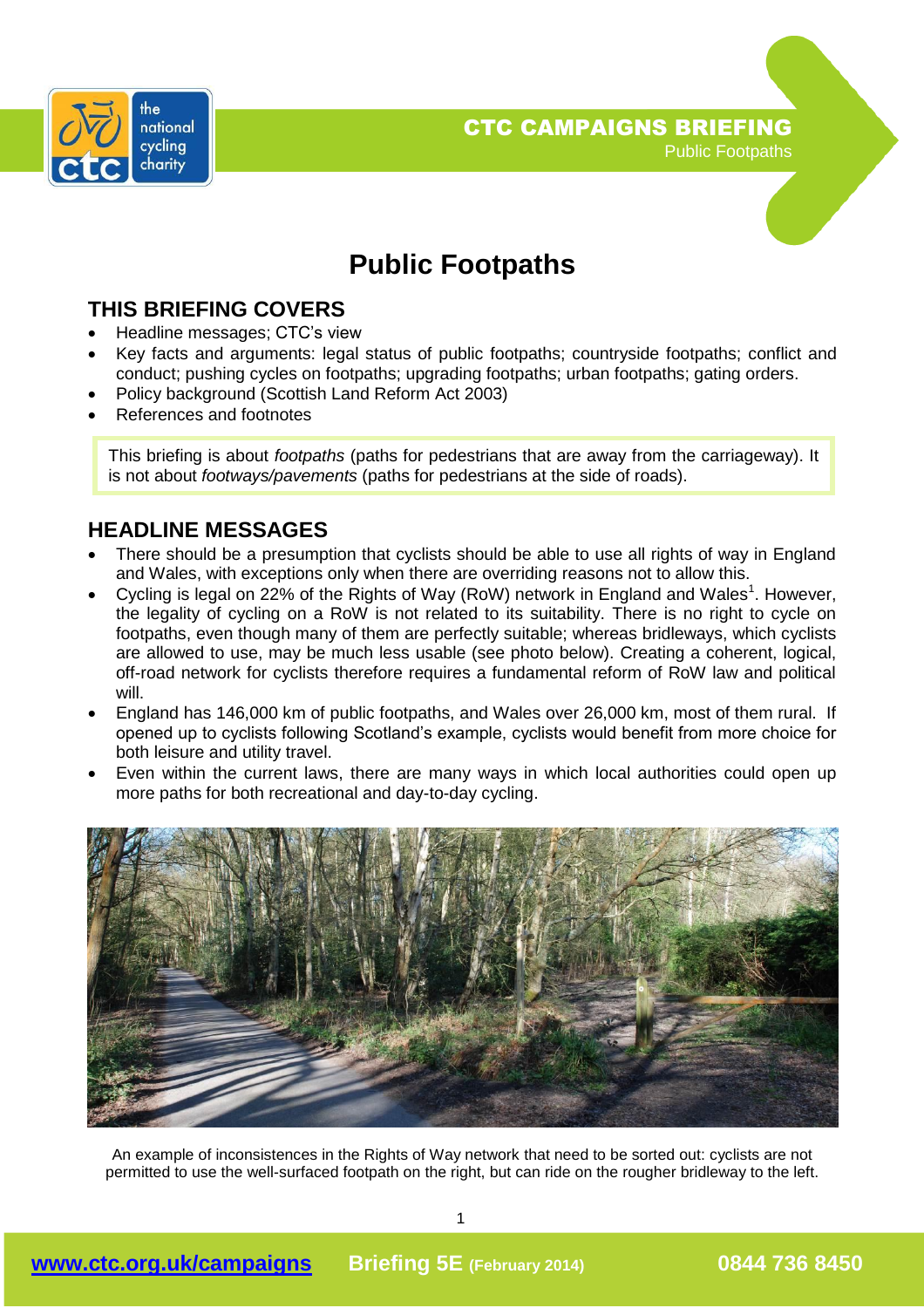

### **CTC VIEW**

- The public footpath network offers the only realistic option for providing significantly more offroad routes to meet current and future demands. The *Scottish Land Reform Act* (2003) gave cyclists lawful access to most countryside in Scotland. Its success suggests that public footpaths in England and Wales could be similarly opened to cyclists as a simple remedy to overcome the lack of off-road routes for cyclists and the fragmented nature of the available route network.
- Rights of Way laws should be amended to permit cycling on footpaths with few limited exceptions only where there are clear location-specific reasons not to do so (e.g. where the increased use of the path would create significant environmental or safety hazards).
- Conflict on rights of way between cyclists and pedestrians is often more perceived than real. It can be mitigated by good design.
- CTC believes that it is acceptable for cyclists to use footpaths, provided they do so in a manner which respects the safety of other road users and their peaceful enjoyment of the outdoors, and with regard for the environment and its ecology. These are the circumstances in which CTC believes it is acceptable for cyclists to ride on footpaths:
	- $\circ$  Where the surface and width of the path make it eminently suitable for safe cycling without causing disturbance or risk to pedestrians; or
	- o Where the path is lightly used, such that the likelihood of disturbance or risk to pedestrians is minimal; or
	- $\circ$  Where a path is unlikely to attract such high levels of cycling that it will cause environmental damage (notably erosion); or
	- $\circ$  Where there is a reasonable belief that the footpath in question might already carry higher rights – for example:
		- where there is historic evidence (e.g. through enclosure award maps) demonstrating past use either by horses or by vehicles;
		- where the path is shown on OS maps as an 'Other Road with Public Access' (ORPA), indicating an assumption that higher rights may exist;
		- where there is regular use by equestrians, motor vehicles and/or by other cyclists
	- o Where the relevant landowner is a public body or a charity and/or accepts or appears to accept use of the path by cyclists.
- Except where the landowner has expressly permitted cycle use, CTC does not generally support the use of footpaths by larger groups of cyclists – particularly as part of an organised event – as this is more likely to generate complaints.
- In suitable urban situations and where footpaths would form convenient links for cyclists, councils should seek to revoke cycling restrictions and prohibitions.
- Councils should stringently assess the impact of 'gating orders' on cycling and prioritise alternatives where a public footpath forms a convenient through route.
- There is good evidence, although no direct case law, to support the view that pushing a cycle on a footpath is not illegal. The presence of obstacles such as stiles should not be considered a deterrent to a footpath's use by cyclists.

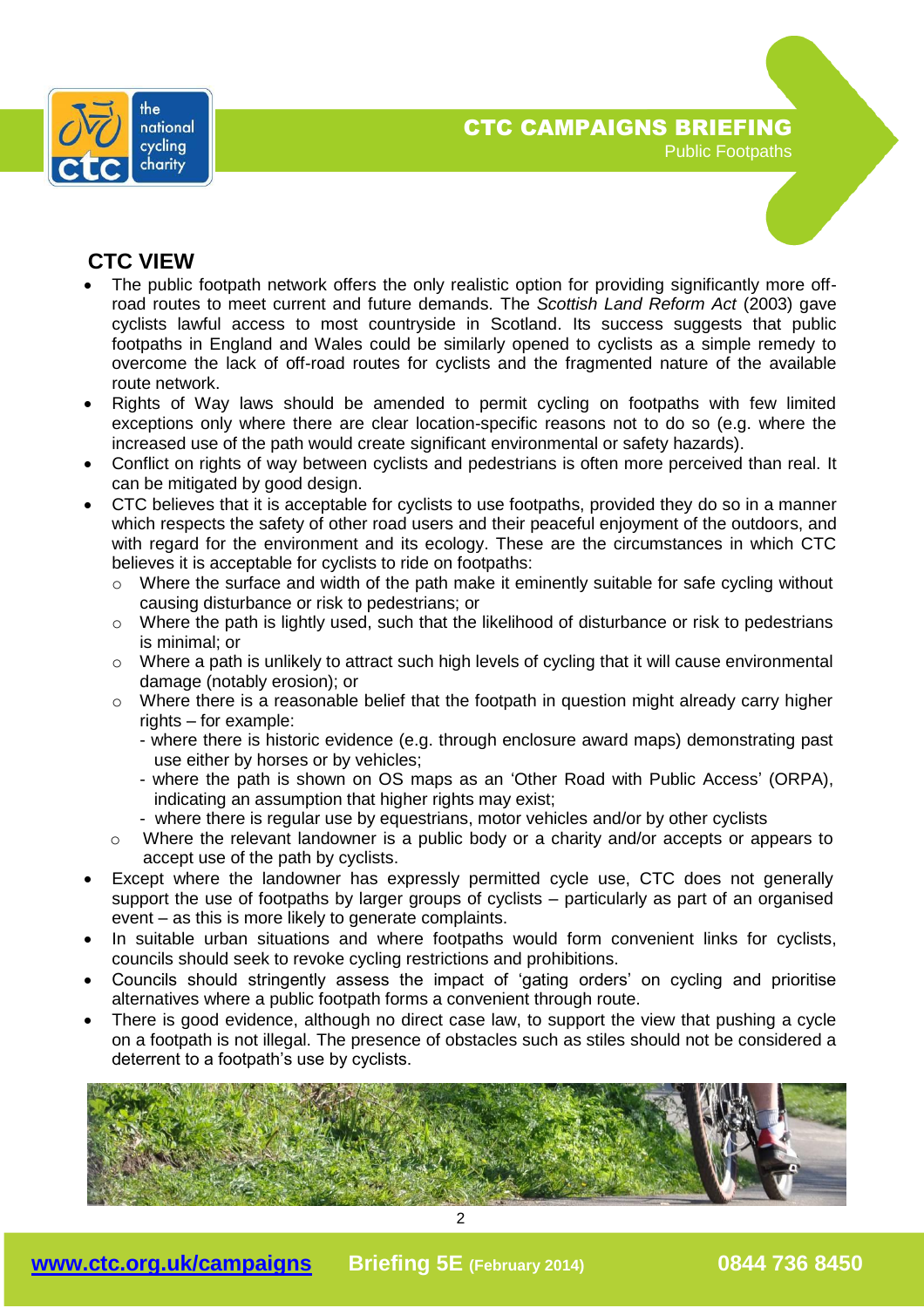

### **KEY FACTS AND ARGUMENTS**

### **1) Legality**

Public footpaths are mostly rural rights of way specifically restricted to pedestrians and the right to walk along them is legally protected. County and unitary councils have to maintain 'definitive maps' on which they mark all rights of way, including public footpaths. This makes them conclusive in law (although just because a path does not appear on the map, does not necessarily mean that it is not a public path).

**Foot***ways* **(pavements) are not foot***paths***:** The legal status of footways and footpaths differs: a footway runs alongside a carriageway (i.e. a road), whereas a footpath is located away from it (e.g. between buildings or through open countryside).

Cycling on a *footpath* normally constitutes only a trespass against the landowner. This is a civil and not a criminal matter, i.e. neither the police nor a PCSO can take enforcement action. Instead, an aggrieved landowner can either ask someone cycling on a footpath over their land to leave, or they can seek a court injunction and/or damages against them.

**By-laws and Traffic Regulation Orders<sup>2</sup> (TROs):** The exception to the above is where the relevant authority has passed a by-law or TRO, made under the *Road Traffic Regulation Act 1984*, prohibiting or restricting cycling on a particular footpath. By-laws and TROs have the force of law and non-observance may be penalised by a fine.

## **2) Footpaths in the countryside**

#### **CTC view:**

- The public footpath network offers the only realistic option for providing significantly more off-road routes to meet current and future demands. The *Scottish Land Reform Act* (2003) gave cyclists lawful access to most countryside in Scotland. Its success suggests that public footpaths in England and Wales could be similarly opened to cyclists as a simple remedy to overcome the lack of off-road routes for cyclists and the fragmented nature of the available route network.
- Rights of Way laws should be amended to permit cycling on footpaths with few limited exceptions only where there are clear location-specific reasons not to do so (e.g. where the increased use of the path would create significant environmental or safety hazards).
- $\bullet$  Bicycling is an act of trespass on footpaths, yet permissible on bridleways<sup>3</sup>. Many public footpaths in the countryside, however, are indistinguishable from bridleways<sup>4</sup> - some are possibly more suitable - and their status is simply due to quirks of history.
- Cyclists (and horseriders) have access to only 22% of the RoW network in England and Wales (see endnote (1)). Opening up more of it to cycling would disperse the concentration of cycle use on the limited parts of the network where cycling is currently permitted, and help reduce congestion and any problems on routes that are also popular with pedestrians.
- The *1968 Countryside Act,* which permits people to bicycle on bridleways as long as they give way to equestrians, provides a template for cycle access to footpaths with a requirement for cyclists to give way to pedestrians.
- The Natural England Stakeholder Working Group in their 2010 rights of way report *Stepping Forward* stated that there is a need to provide an integrated network for cyclists. *<sup>5</sup>*

3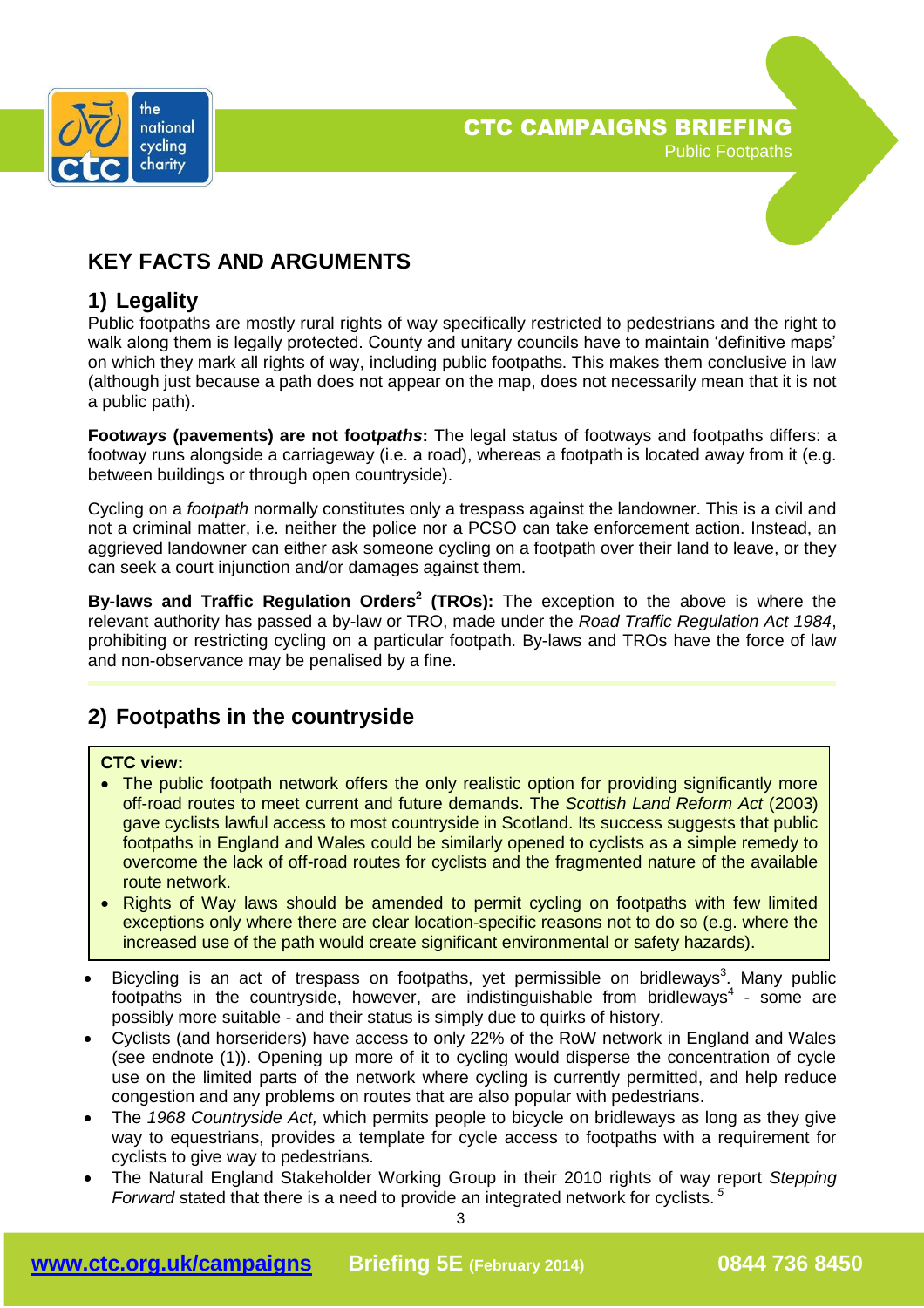

- This was further supported by Defra (Dept for Environment, Food and Rural Affairs) in their subsequent public consultation, which confirmed that they propose to find ways of improving the network for cyclists and equestrians.<sup>6</sup>
- The Government's Red Tape Challenge<sup>7</sup> (England), which is an ongoing review of regulation of all kinds, has already led to an agreement to scrap the regulations that set out the procedures by which local authorities can convert footpaths into cycle paths (under the *Cycle Tracks Act 1984*), thus allowing for more local flexibility.
- Notwithstanding, there are ecologically sensitive sites where there are valid reasons for maintaining restrictions on cycling in the vicinity to avoid environmental damage.

### **3) Footpaths and cycling**

### **a. Fear of conflict**

**CTC view:** Conflict between cyclists and walkers on off-road routes is often more perceived than real. It can be mitigated by good design.

- Research from the Countryside Agency $8$  suggests that conflict between non-motorised users on off-road routes is more perceived than real, and often 'talked up' after the event. CTC accepts that where cyclists mix with pedestrians in an unsegregated shared-use environment, the onus should be on the cyclist to respect the safety of pedestrians by slowing down or dismounting as required. This should be made clear through codes, and through cycle training schemes.
- The *Land Reform Act* in Scotland (see 'Policy Background' below), which provides access to the much of the Scottish countryside for all non-motorised users, has demonstrated that shared routes with pedestrians has led to minimal conflict with walkers or landowners.<sup>9</sup>
- This success could be reflected in England and Wales by providing access to cyclists under Part 1 of the *Countryside & Rights of Way Act 2000*.
- The DfT's guidance on shared use provision (Local Transport Note LTN 1/12, *Shared Use Paths for Pedestrians and Cyclists<sup>10</sup>),* stresses the importance of high-quality, inclusive design.

• For further references showing that cyclists and walkers can use shared paths with minimal conflict, see CTC's briefing *Cycling and Pedestrians* [www.ctc.org.uk/campaigning/views-and-briefings/pedestrians](http://www.ctc.org.uk/campaigning/views-and-briefings/pedestrians)

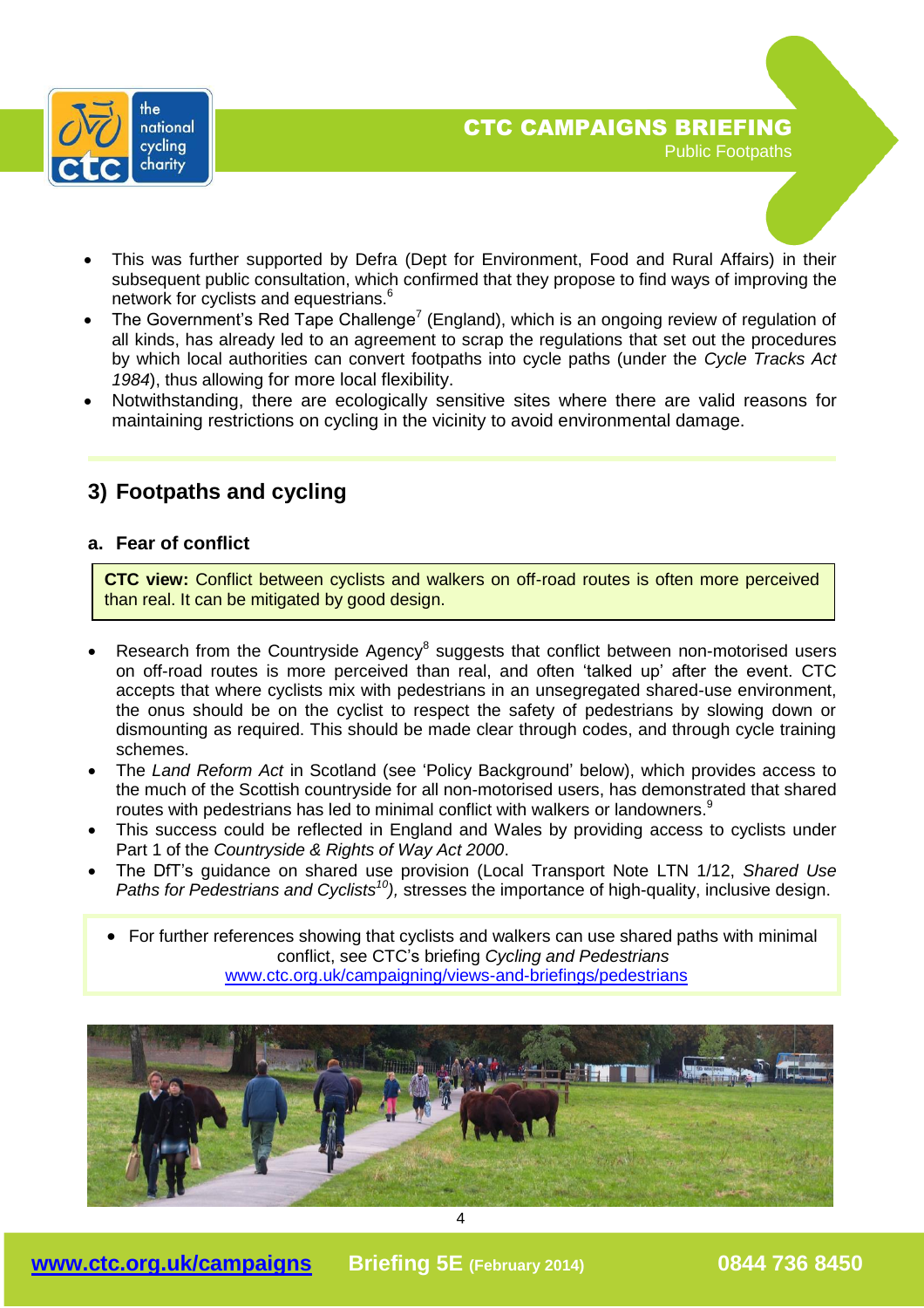

#### **b. Use of footpaths by cyclists**

#### **CTC view:**

- CTC believes that it is acceptable for cyclists to use footpaths, provided they do so in a manner which respects the safety of other path users and their peaceful enjoyment of the outdoors, and with regard for the environment and its ecology. These are the circumstances in which CTC believes it is acceptable for cyclists to ride on footpaths:
	- o Where the surface and width of the path make it eminently suitable for safe cycling without causing disturbance or risk to pedestrians; or
	- o Where the path is lightly used, such that the likelihood of disturbance or risk to pedestrians is minimal; or
	- o Where a path is unlikely to attract such high levels of cycling that it will cause environmental damage (notably erosion); or
	- o Where there is a reasonable belief that the footpath in question might already carry higher rights – for example:
		- where there is historic evidence (e.g. through enclosure award maps) demonstrating past use either by horses or by vehicles;
		- where the path is shown on OS maps as an 'Other Road with Public Access' (ORPA), indicating an assumption that higher rights may exist;
		- where there is regular use by equestrians, motor vehicles and/or by other cyclists
	- o Where the relevant landowner is a public body or a charity and/or accepts or appears to accept use of the path by cyclists.
- Except where the landowner has expressly permitted cycle use, CTC does not generally support the use of footpaths by larger groups of cyclists – particularly as part of an organised event – as this is more likely to generate complaints.

The law allows a right of way to become established by (normally) 20 years of use, providing this is done openly, peaceably and without generating opposition from the landowner. It therefore makes no sense to argue that cyclists should never stray from the RoW open to them, given that regular, unauthorised but unopposed use – whether by cyclists or others – is precisely the means by which RoW become established in the first place. See also 'Upgrading footpaths' below.

Many footpaths are, in any case, entirely suitable for shared use and there may be strong indications that some are not just for walking but carry 'higher rights' anyway, e.g. where a path is marked on an Ordnance Survey map as an 'Other Road with Public Access' (ORPA), and/or where there's evidence to show that horses or vehicles have used it in the past.

As mentioned, in most circumstances cyclists and walkers are perfectly able to co-exist happily when they use the same routes. Mutual respect and consideration is a vital part of that, so cyclists need to use their discretion before deciding whether to ride along any route that is, for example, too narrow or too crowded and where there's a risk that they will disturb or intimidate walkers. They should also guard against causing environmental damage, particularly in ecologically sensitive areas.

Events or activities that attract large groups of cyclists are, inevitably, much more likely to disturb walkers and generate complaints. For this reason, CTC believes that footpaths are not appropriate for such use, unless express permission has been given by the landowner.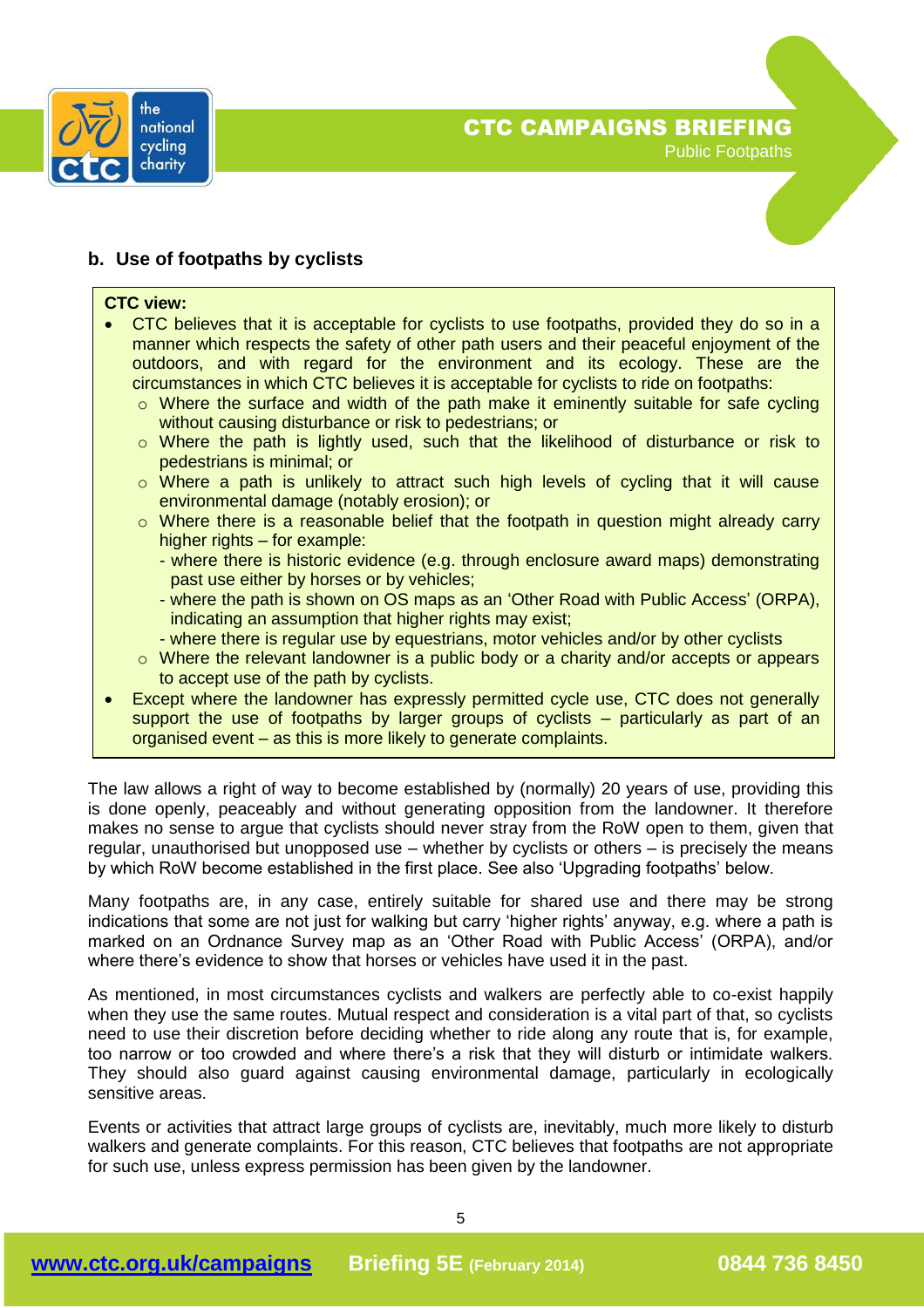

Some landowners are happy for cyclists to use footpaths on their land and where there are good grounds for believing that this is the case, it is entirely reasonable for cyclists to enjoy the facility. If a landowner objects, it is important to remember that they can take civil action against the cyclist for trespassing. Cycling on a footpath, however, is not a criminal offence, unless it is specifically prohibited by by-laws (more likely in an urban setting). See 'Legality' above.

**Codes of conduct** help reassure all users of a path and encourage courteous and consideration interaction. CTC and British Cycling both endorse a code of conduct issued by Sustrans (2013) that recommends, for instance, that cyclists give way to pedestrians, slow down, use bells etc. See: [www.sustrans.org.uk/resources/in-the-news/code-of-conduct](http://www.sustrans.org.uk/resources/in-the-news/code-of-conduct)

#### **c. Upgrading process**

Although there is no legal right to cycle on footpaths, some are regularly used by cyclists 'as of right' on the assumption of higher status. If enough cyclists use the footpath in this way without the landowner challenging them for (usually) 20 years, then a restricted byway may be claimed through 'presumed rights' under s31 of the *1980 Highways Act*. 11

As mentioned above, many footpaths actually have the underlying higher status of a bridleway, restricted byway or byway. This is particularly the case in counties that classified 'carriage roads (footpaths)' and 'carriage roads (bridlepaths)' as footpaths during the development of the definitive map in the 1950s.

Where a highway authority becomes aware of evidence that the recorded status of a way is incorrect, it is required to make an order to rectify this. In reality, this is a slow and bureaucratic process that results in relatively few changes year on year.

Alternatively, or in cases where there is no evidence that a footpath has higher rights, there are a number of ways in which local authorities can update their status to bridleway or restricted byway. These include:

- o provision of supporting documentary evidence under s53 of the *Wildlife & Countryside Act*<sup>12</sup>
- o by landowner agreement under s25 of the *1980 Highways Act* (see endnote (6))
- o by compulsory purchase under s26 of the *1980 Highways Act* (see endnote (6))
- For more, see CTC's campaign's guide, *Developing new paths for cycling in the countryside*: [www.ctc.org.uk/article/campaigns-guide/developing-new-paths-for-cycling-in-countryside](http://www.ctc.org.uk/article/campaigns-guide/developing-new-paths-for-cycling-in-countryside)

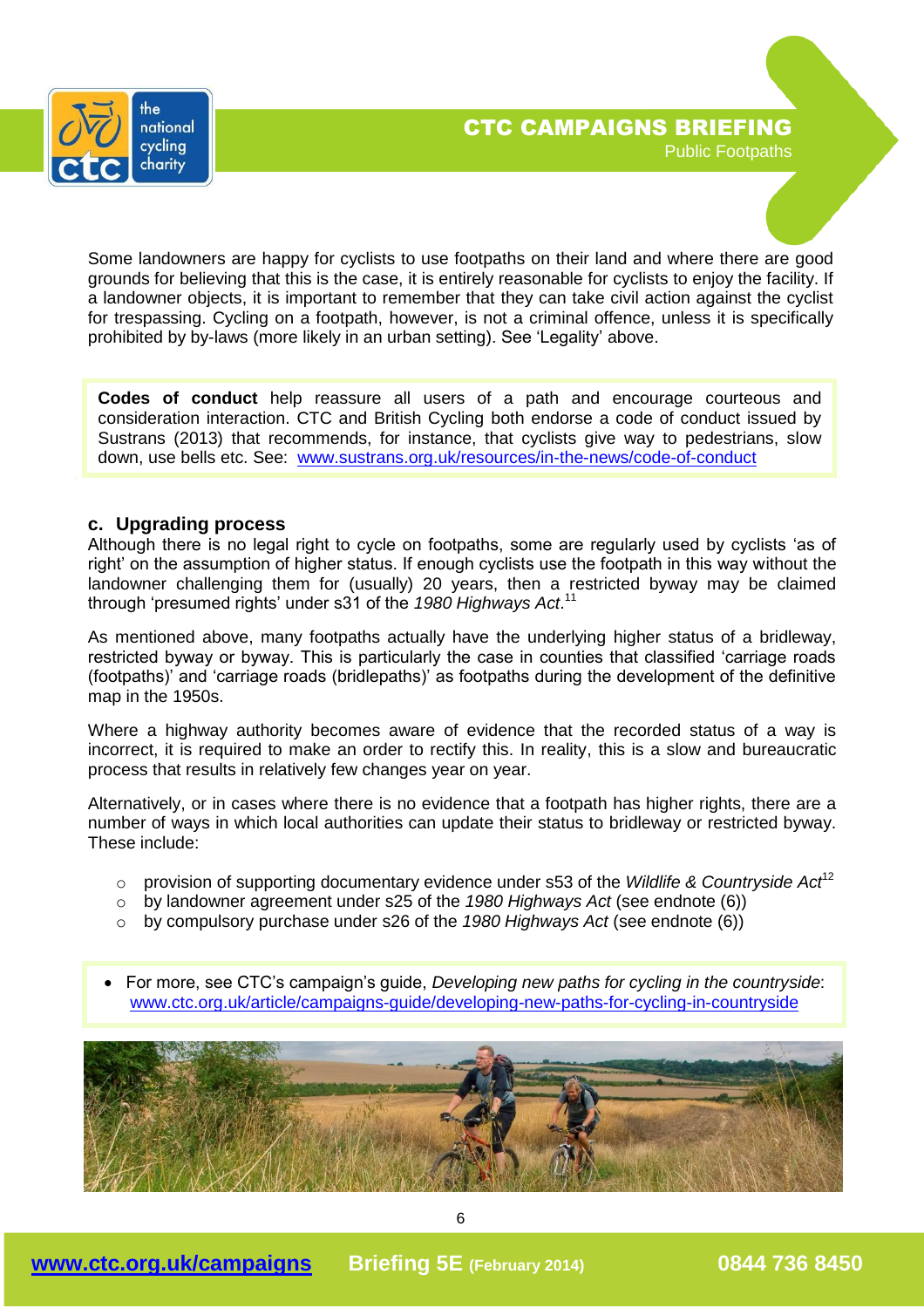



#### **d. Pushing cycles on public footpaths**

**CTC view:** There is good evidence, although no direct case law, to support the view that pushing a cycle on a footpath is not illegal. The presence of obstacles such as stiles should not be considered a deterrent to a footpath's use by cyclists.

#### **The following evidence supports the view that it is not illegal to push a cycle on a footpath:**

- **Crank v Brooks 1980**: In this case, a motorist was prosecuted for injuring a cyclist who was pushing a cycle on a zebra crossing. In his judgment Lord Waller said *"the fact that the injured party had a bicycle in her hand did not mean that she was no longer a pedestrian".*
- **The Department for Transport:** In a letter written in 1994, the DfT confirmed *"...that a cyclist pushing a bicycle on a pedestrian facility is regarded as a pedestrian".<sup>13</sup>*

**Comment:** a footpath is a pedestrian facility in the same way as a zebra crossing or footway, so it seems reasonable to assume that the law does not differentiate between rural and urban use.

 **The Highway Code:** The Code illustrates a prohibitive 'no vehicles' sign with the words 'no vehicles except cycles being pushed' underneath to qualify the message.<sup>14</sup> The bicycle is defined in law as a vehicle, but the rationale behind this sign suggests that cycles being pushed are to be regarded as exempt from vehicular restrictions.



#### **Alternative views:**

 **Ramblers'/Open Spaces Society:** A contrary view is taken by The Ramblers and the Open Spaces Society, who in *Rights of Way - a Guide to Law and Practice*<sup>15</sup> state, *"It is submitted that a bicycle is not a 'natural accompaniment' of a user of a footpath, and to push (or carry) one along a footpath is therefore to commit a trespass against the landowner".*

**Comment:** The term 'natural accompaniment', however, was derived from a comment made by a judge in Scotland, but it had little legal impact even in Scotland. Further, the term has *no* basis in English statute whatsoever, so can be safely regarded as an irrelevance.

 Others have attempted to use **s72 1835 Highways Act (+ s85 of the 1888 Local Government Act<sup>16</sup>)**, which stated that it was an offence to "lead or drive" any animals, horse drawn carriage (or bicycle) on any footpath alongside the road.

**Comment***:* clearly "lead or drive" does not apply to pushing bicycles, although it could apply to a ridden cycle. Moreover the inapplicability of this Act to footpaths (i.e. highways not adjacent to roads), was confirmed in 2 cases:

- I. R v Pratt (1867) in which the judgment stated that the Act ONLY applies to footways alongside roads.
- II. Selby v DPP (1994) where a judgment found that an alleyway joining two roads did not constitute a footpath as defined by the 1835 Act.

It can therefore be assumed that the use of any public footpath in a field would receive a similar verdict, and this is also the conclusion in *An Introduction to Highway* Law by Michael Orlik.<sup>17</sup>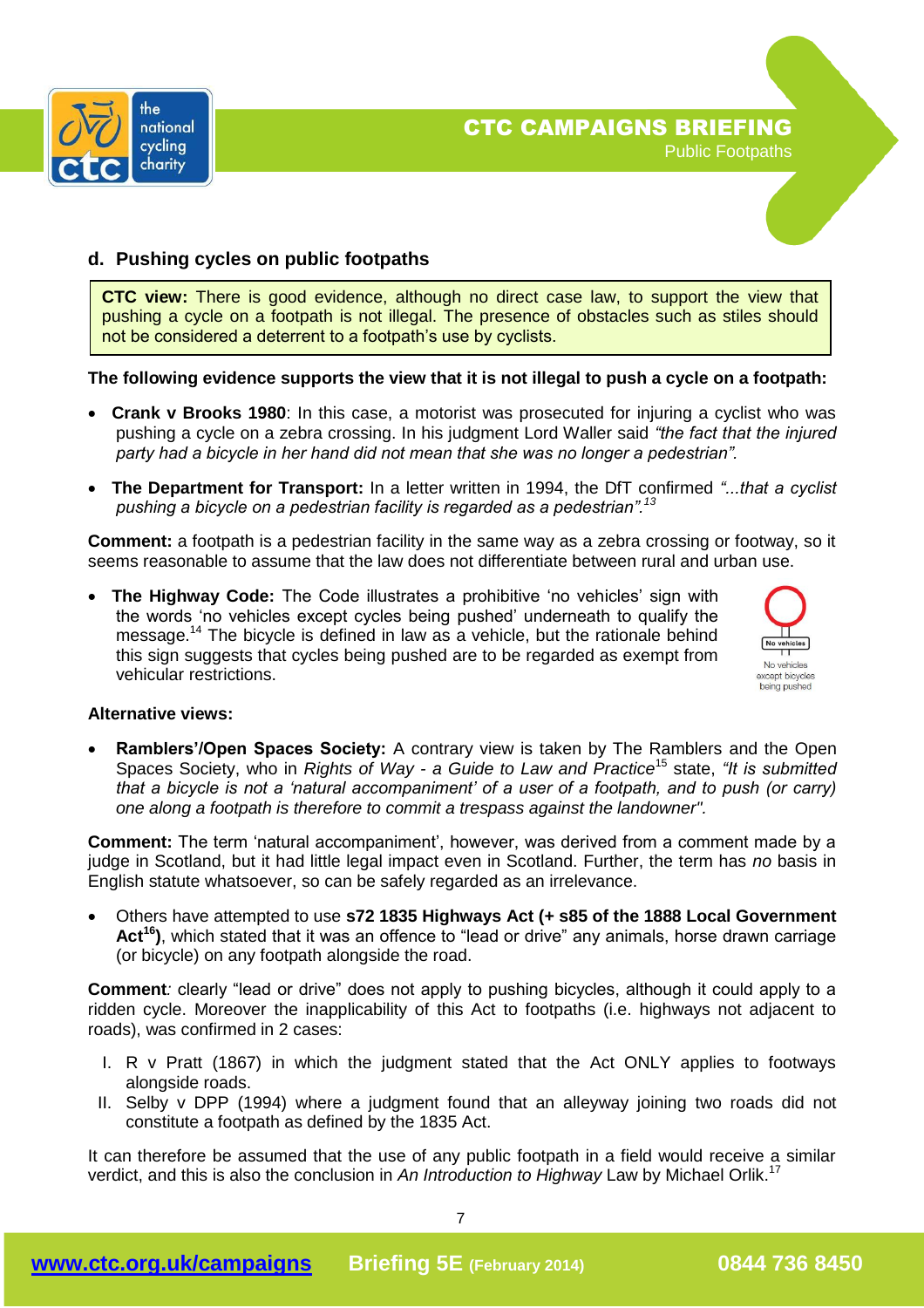

### **4. Urban footpaths**

**CTC view:** In suitable urban situations and where footpaths would form convenient links for cyclists, councils should seek to revoke cycling restrictions and prohibitions.

 If opened up for cycling, many urban footpaths could provide convenient, cut-through links for local cyclists. Although many are subject to by-laws that restrict or prohibit cycling, it is possible to revoke them.

### **5. Gating orders**

**CTC view:** Councils should stringently assess the impact of 'gating orders' on cyclists and prioritise alternatives where a public footpath forms a convenient through route.

- Under Section 2 of the *Clean Neighbourhoods and Environment Act 2005* councils have the power to make, vary or revoke 'gating orders' to restrict public access to any public highway (including footpaths, bridleways or cycleways) within their area, without removing its underlying highway status. These orders are intended to deal with anti-social behaviour (ASB) and crime.
- $\bullet$  Home Office guidance<sup>18</sup> already stresses:
	- o the need to make sure that the desire to prevent ASB/crime by gating is weighed up against any inappropriate inconvenience that residents and the public might experience as a result;
	- o that councils should assess the measure's impact on health if it is likely to encourage more people to drive (i.e. because alternative walking routes are too long, for example);
	- o that *"Gating orders are not the only solution to tackling crime and anti-social behaviour on certain thoroughfares."*
- CTC believes that the impact on cyclists of a gating proposal should be stringently considered before an order is made and, if it is made, during its annual review process; and that alternatives (e.g. better lighting, more police patrols by foot or cycle) should be prioritised where the route in question is valuable to cyclists and closing it off would be a longer detour.

### **POLICY BACKGROUND**

#### **Land Reform Act (Scotland) Act 2003<sup>19</sup>**

This breakthrough legislation came into effect on February 9, 2005 and gives Scotland the most progressive access arrangements in the UK. Under the Act, cyclists have lawful access to almost all open areas under an Access Code<sup>20</sup> that sets out responsibilities for all parties from landowners to visitors. While cyclists are free to roam over most of Scotland's countryside, so long as they abide by the Access Code, they (and the public) are not permitted to enter buildings, private gardens, or to cross fields with growing crops in them. Key points of the Code include:

- o Acting responsibly, with care for the landowner, environment and other trail users;
- o Being careful not to disturb any work taking place;
- o Closing gates and looking for alternative routes around fields with animals.